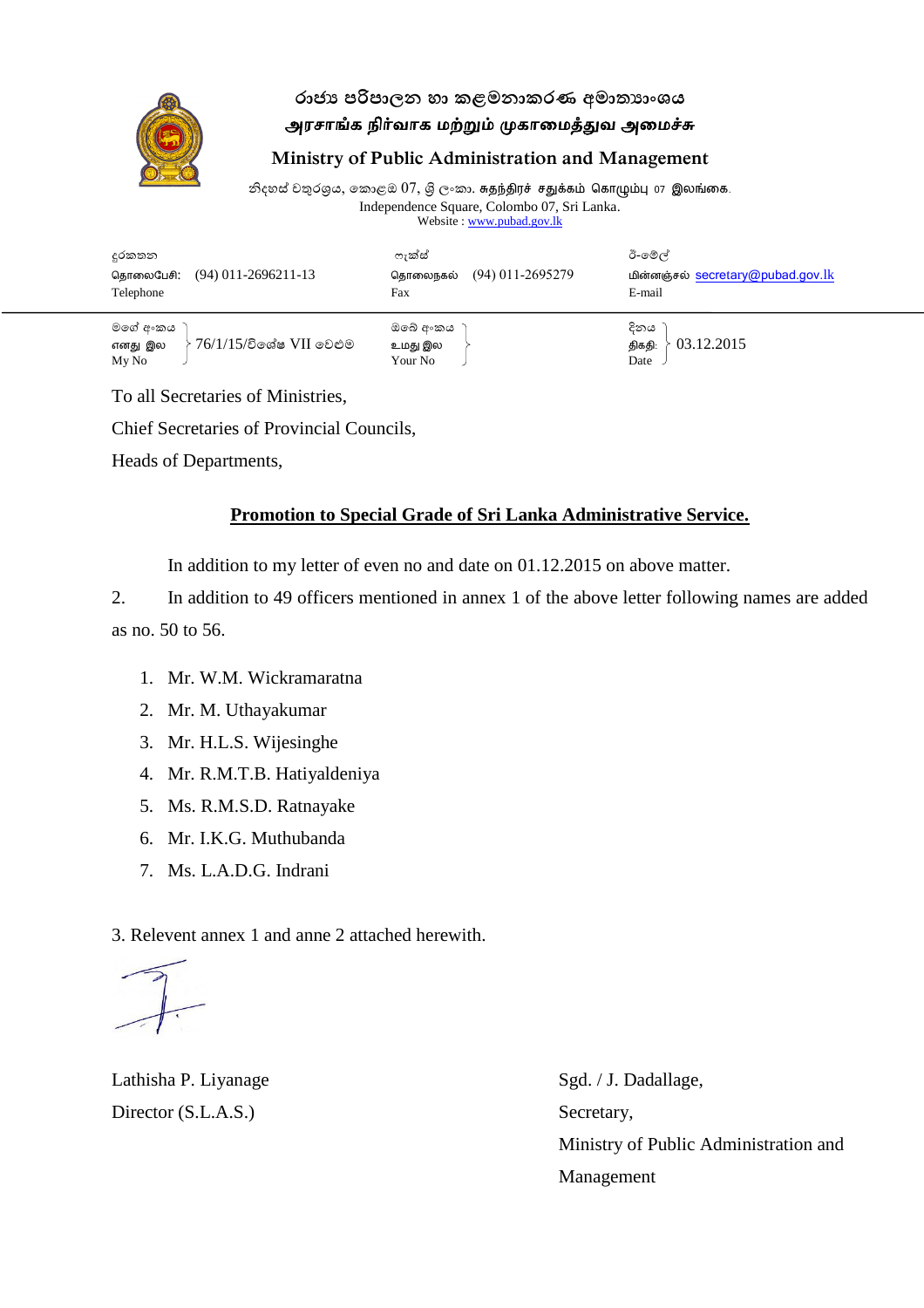# **Interview Calling List Annex. 01**

| No | N.I.C. No  | <b>Name</b>                | Date       | <b>Time</b> |
|----|------------|----------------------------|------------|-------------|
| 50 | 601421062V | Mr. W.M. Wickramaratna     | 2015.12.06 | 1.00 p.m    |
| 51 | 603560701V | Mr. M. Uthayakumar         | 2015.12.06 | 1.10 p.m    |
| 52 | 602042332V | Mr. H.L.S. Wijesinghe      | 2015.12.06 | 1.20 p.m    |
| 53 | 621290363V | Mr. R.M.T.B. Hatiyaldeniya | 2015.12.06 | 1.30 p.m    |
| 54 | 648511132V | Ms. R.M.S.D. Ratnayake     | 2015.12.06 | 1.40 p.m    |
| 55 | 640680466V | Mr. I.K.G. Muthubanda      | 2015.12.06 | 1.50 p.m    |
| 56 | 638010232V | Ms. L.A.D.G. Indrani       | 2015.12.06 | 2.00 p.m    |